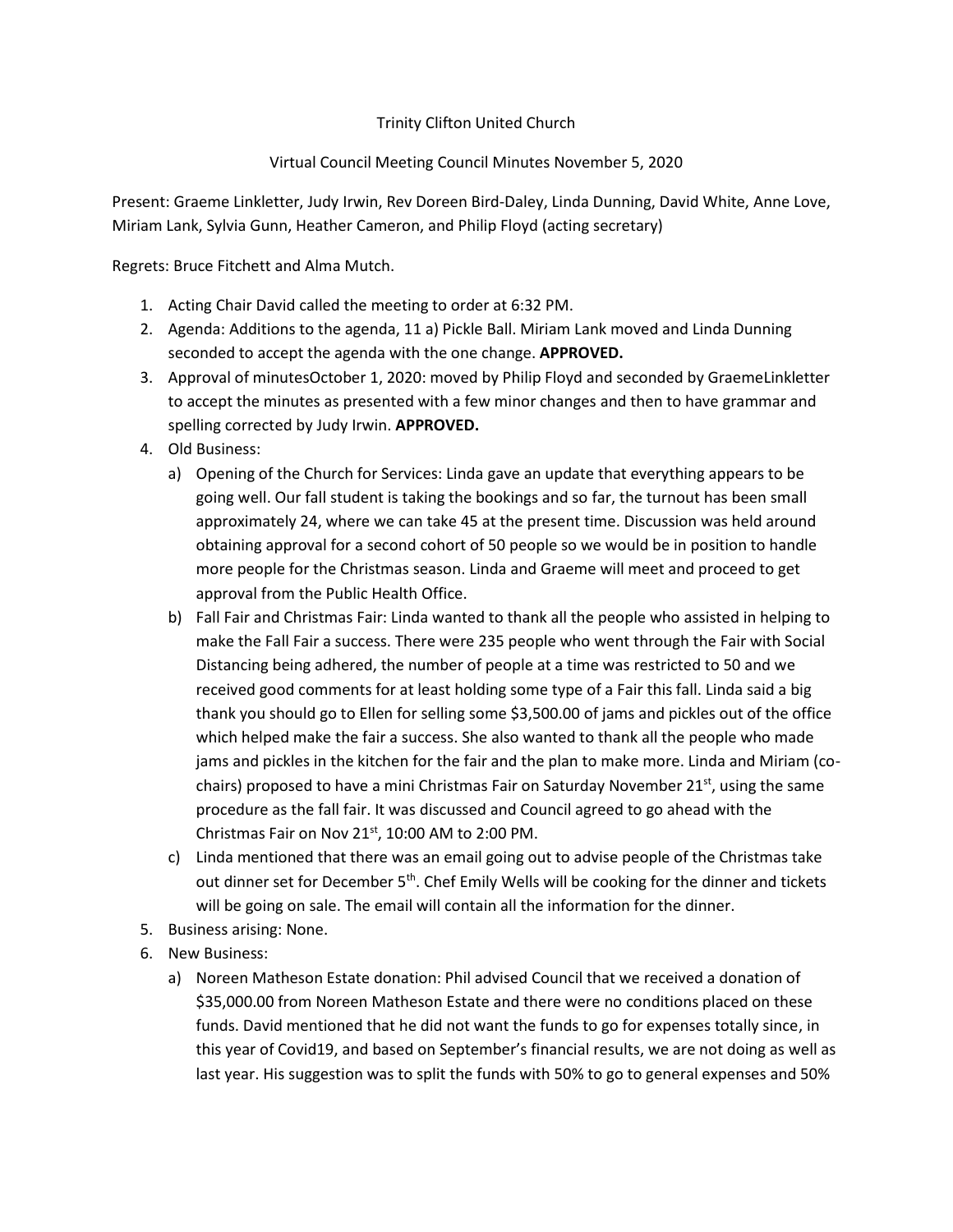go to the Restoration fund. Philip Floyd moved, and Graeme Linkletter seconded to split the funds 50/50 between general expenses and the Restoration Fund. **APPROVED.**

- 7. Committee reports:
	- a) M&P: Miriam Lank stated that Lorraine has emptied her closet and turned in her key for the time being. She has not resigned to date so we will wait to see what transpires in the future on whether she returns or not.
	- b) Property Committee: Graeme mentioned thata new NO TRESPASSING sign has been put up by the alcove, to alert people not to spend the night. Trinity's snow removal contract was renewed with the same company as last year starting on Nov.  $1<sup>st</sup>$ . Graeme mentioned that the condition of the Manse is not good and John Kamphuis and he spent a week and fixing the kitchen, back entry, new closet shelves, new ceiling tiles in the kitchen, as well as new front doors on the kitchen cupboards. They also have a new toilet installed just off the kitchen along with a new stove and fridge as they were not working very well. Graeme suggested we strike a committee to help assist the family living in the Manse to find a new residence since they are not having much success and it would be the best for them to have somewhere to move when the lease is up June 30,2020. Graeme also mentioned that Emily Bryant is applying to the New Horizons Grants for funds to be used for the ventilation system in the Church basement. The application has been submitted and we will not hear until March of 2021. Graeme also mentioned that the committee is now down to only 4 members, as some people resigned, so they need more members as the committee does a lot of work. Graeme mentioned that the landscaping on the north side is now going to take place at a cost of \$6,675.00 HST included. Graeme indicated that there were actually two broken storm windows and repairs are to be made before winter.
	- **c)** Worship Committee: Linda states that Catherine Dewar will be the guest speaker for our Remembrance Day service, and she will be speaking about two Nurses who were members of the Trinity Congregation. Thanks to Catherine for her work on these Remembrance Day services and her work on the Archives for Trinity. Linda also mentioned that Rev. Arthur Davies will be our special speaker on Nov 22<sup>nd</sup>, for our anniversary service.
	- d) Finance Committee: David said he circulated the September financials and will send out October's as soon as they are ready.
	- e) Pastoral Care: No report. Rev. Doreen mentioned she has a request for a Baptism for Nov. 29<sup>th</sup>. The child is Celia Reith Sanderson, with parents Kenneth and Krysta Sanderson. Ann Love moved and Miriam Lank seconded the motion to have this Baptism. **APPROVED.**
	- f) Christian Development Committee: No report.
	- g) Outreach Committee: Sylvia reported that she has spoken to Mary Cowper-Smith in relation to the request about the young refugeewho came to PEI in 2019. Trinity donated \$500.00 towards his mother's operation and all the other churches did as well so he raised the sufficient funds for the operation. His mother had her operation, it was a success and is now home recovering. A good news story for sure. Sylvia also mentioned we received thank you cards from UPEI food bank, Fitzroy Centre as well as the Prince Street School for our support of their breakfast program.
	- h) Stewardship Committee: No report.